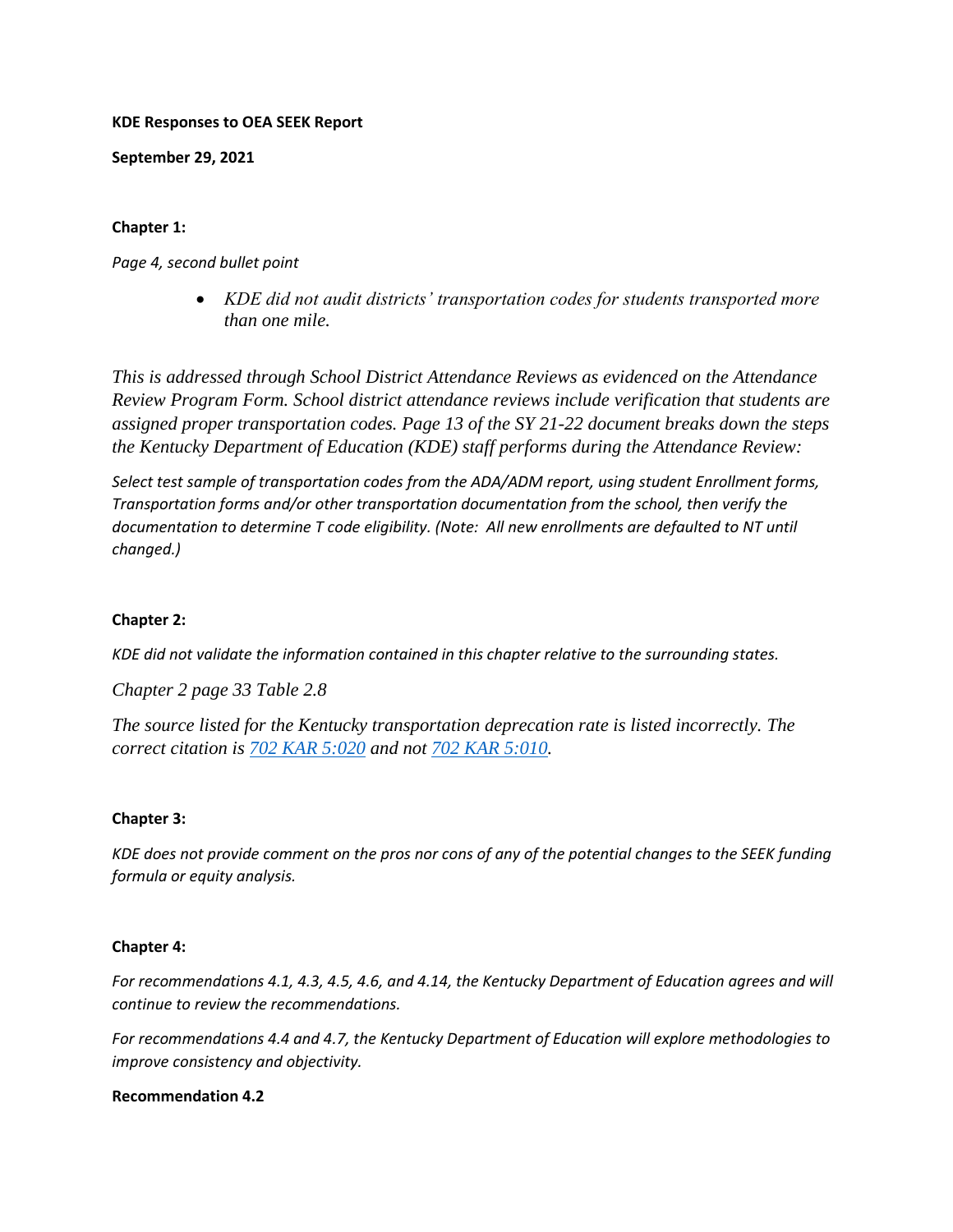**When calculating SEEK transportation, the Kentucky Department of Education in doing transportation audits should ensure that students who are listed as being transported more than one mile, live beyond a one mile radius from their schools in accordance with KRS 157.370(3)**

*The Kentucky Department of Education (KDE) disagrees with this interpretation of the relevant statute. As OEA notes in Chapter 2, "…the states surrounding Kentucky each specify that this distance be measured by route traveled rather than by radius, excluding Virginia". KRS 157.370(3) does not state "radius" or imply that the radius should be used as the measurement to determine if a student lives one (1) mile or more from the school. KDE believes the intent was to provide districts the ability to determine the distance from a school based on the bus route traveled. 702 KAR 5:010(5) provides that "KDE may require the superintendent of a school district to prepare or cause to be prepared: pupil transportation maps, bus route descriptions, and reports necessary for calculation the district's entitlement under the Support Education Excellence in Kentucky program". It is important to remember that the geography of the Commonwealth of Kentucky may pose different challenges for school districts as it relates to bus routes and the distance to and from school for students.* 

## **Recommendation 4.8**

**The Kentucky Department of Education should ensure that staff who perform SEEK transportation calculations should receive training to ensure they understand how the overall system works and how to use the programs that calculate SEEK transportation and be able to make any modifications.**

*While KDE agrees that staff should be provided additional training, we do not agree that "…SAS did not match what was posted on the KDE website" as noted in the study. SAS is a portion of the calculation which is used in conjunction with a SEEK Transportation calculation. Combined, these two systems provide the output reports which are visible on the KDE website. SAS does not provide all of the data included on the KDE website.* 

## **Recommendation 4.9**

**702 KAR 5:020(2) requires that the net ADA for a county district's pupils transported one mile or more to school shall be determined from the local superintendent's annual statistical report for the district. The Kentucky Board of Education should consider changing the language in this regulation to more accurately describe which statistical report it is referencing and KDE should consider posting the data from the report to its website.**

*KDE will examine updating the regulation to conform the report name.*

#### **Recommendation 4.10**

**The Kentucky Board of Education should consider amending 702 KAR 5:020 in order to allow districts to depreciate school transportation vehicles for 10 years and 100 percent of their value.**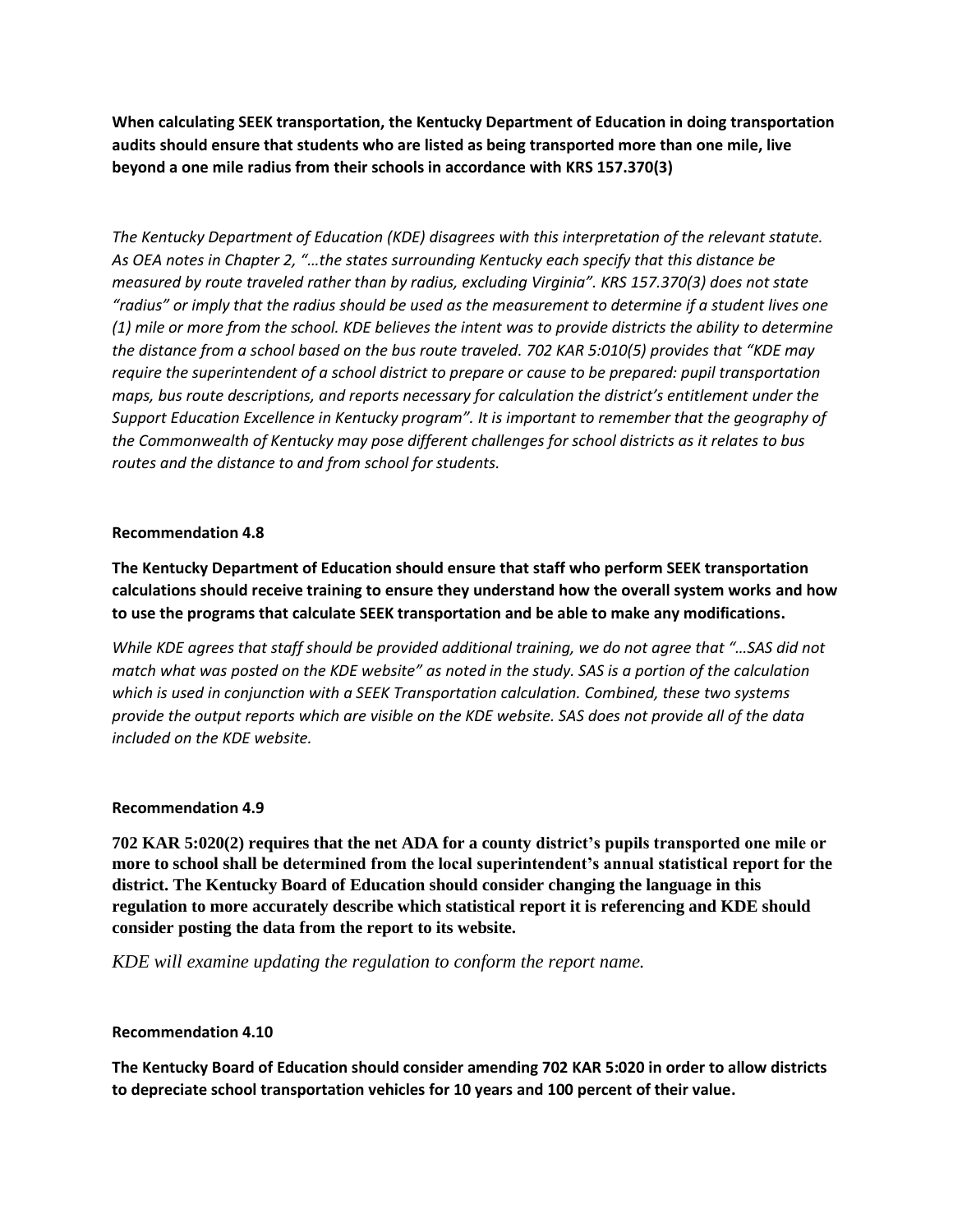*KDE does not agree with this recommendation and would not support a change to the depreciation schedule. As transportation has not been a fully funded budget appropriation for many years, the current depreciation schedule allows school districts to update their fleet with more efficient and safer buses. The recommendation does not take into account that a routine bus replacement provides safer and more efficient buses for many districts. Further, a 14 year depreciation schedule provides an incentive to districts to maintain their buses to extend the life of buses.* 

#### **Recommendation 4.11**

**The Kentucky Department of Education should consider allowing county districts that merged with an independent district to include the independent district's prior year transportation costs including depreciation of school transportation vehicles during the first year of the merger.** 

*KDE does not have the statutory authority to effectuate this type of merging of costs or depreciation.* 

## **Recommendation 4.12**

**The Kentucky Department of Education should require districts to record their district activity funds on their annual financial reports.**

*KDE will consider this recommendation. KDE is unaware of any GASB or NCES guidance which requires the reporting of district activity funds in this manner. KDE will consider the recommendation and weigh whether the benefits in transparency outweigh the significant time and effort to implement this recommended change.* 

## **Recommendation 4.13**

**The Kentucky Department of Education should work with school districts to record fiscal court revenue received for transporting private school students as a negative expenditure on annual financial reports to properly reflect the transportation expenditures for public school students to and from school.**

*KDE will review this revenue coding recommendation. It should be noted that money received from the county paid to school districts for the transportation of private school students is recorded in MUNIS and appears in the transportation calculation formula posted on the web site.* 

## **Recommendation 4.15**

**The Kentucky Department of Education should discontinue using preschool students in calculating the exceptional child add-on in the SEEK formula.**